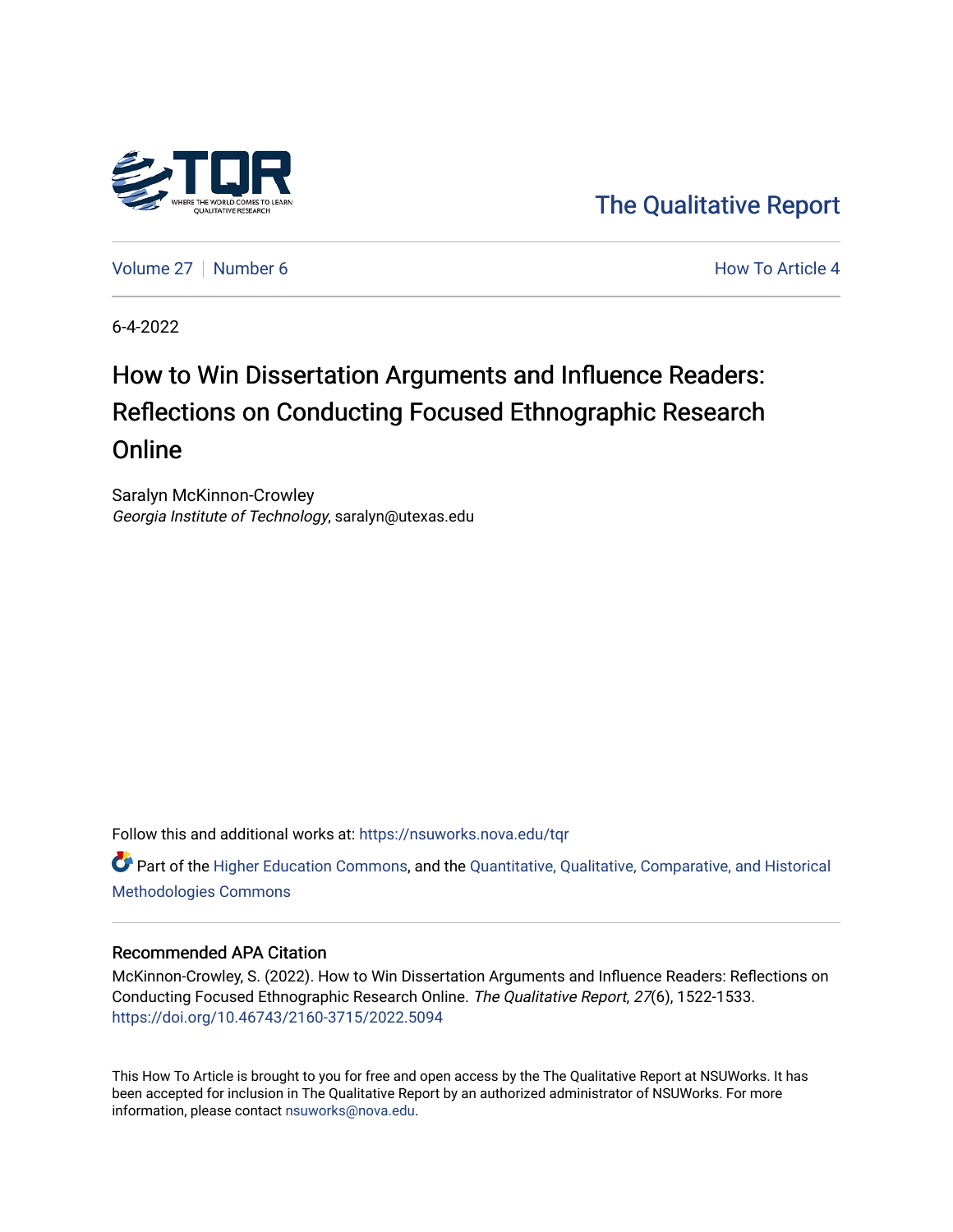# **Qualitative Research Graduate Certificate** Indulge in Culture Exclusively Online . 18 Credits **LEARN MORE**

### How to Win Dissertation Arguments and Influence Readers: Reflections on Conducting Focused Ethnographic Research Online

#### Abstract

The COVID-19 pandemic necessitated a radical and rapid change in qualitative research. My planned inperson dissertation research shifted almost overnight to an online-only setting. Methodologically, I had to adapt my research quickly into an Internet-friendly format. I adapted focused ethnographic methods for use in online spaces in my research. Using vignettes and reflections on the dissertation experience, this essay offers a behind-the-curtain look at the work required to gain access to an online research site and tips for conducting online qualitative research.

#### Keywords

financial aid, focused ethnography, online research

#### Creative Commons License



This work is licensed under a [Creative Commons Attribution-Noncommercial-Share Alike 4.0 International](https://creativecommons.org/licenses/by-nc-sa/4.0/)  [License](https://creativecommons.org/licenses/by-nc-sa/4.0/).

#### Acknowledgements

A previous version of this paper was presented at the 17th International Congress of Qualitative Inquiry. I thank the participants there for their feedback, as well as Aren Wilson-Wright.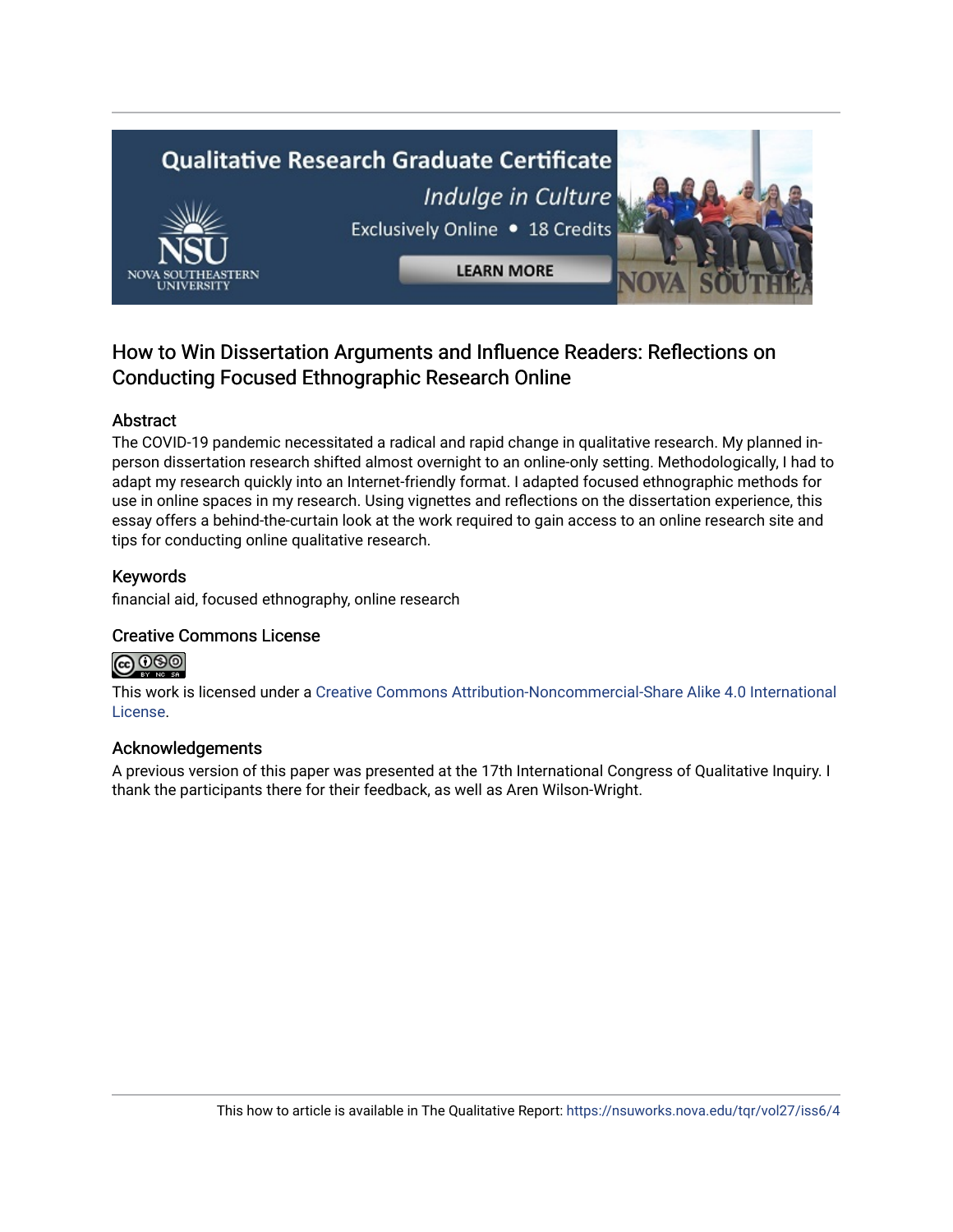

## **How to Win Dissertation Arguments and Influence Readers: Reflections on Conducting Focused Ethnographic Research Online**

Saralyn McKinnon-Crowley Georgia Institute of Technology, Georgia, USA

The COVID-19 pandemic necessitated a radical and rapid change in qualitative research. My planned in-person dissertation research shifted almost overnight to an online-only setting. Methodologically, I had to adapt my research quickly into an Internet-friendly format. I adapted focused ethnographic methods for use in online spaces in my research. Using vignettes and reflections on the dissertation experience, this essay offers a behind-the-curtain look at the work required to gain access to an online research site and tips for conducting online qualitative research.

*Keywords:* focused ethnography, financial aid, online research

#### **Introduction**

Completing any research project is a difficult, time-consuming endeavor, full of unexpected twists and turns (Rabinow, 2007). All research requires contingency plans. The unexpected onset of the COVID-19 pandemic in late 2019 and 2020, however, entailed nearly unprecedented contortions in research design due to the transformation of the world (e.g., Mourad et al., 2020), including but not limited to educational spaces (Day et al., 2021). In this paper, I show how I completed my dissertation work in these circumstances, both in terms of research argumentation and justification for the methodological changes and offer tips for researchers operating in an online environment. I share the narrative of how I changed my methods, conducted research during the 2020 phase of the COVID-19 pandemic—both practically and theoretically—and justified my decisions. This article is about my journey to retroactively scramble and turn a decidedly in-person methodology into an electronic-friendly one. I aim to show research as it is conducted, not how it is depicted in polished manuscripts after the fact.

These stories and lessons are presented as a series of vignettes about my research processes during the dissertation, paired with reflections serving as annotations of the process. In the reflections, I follow the guidance of Lustick (2021) in attuning to my emotions as a researcher as a source of data in qualitative research. I view these vignettes as the supports holding up a theater backdrop—they serve a crucial and underappreciated role in making the stage look audience-ready. Though I am confident I am not alone in facing this kind of methodological situation due to the pandemic, I hope I can give some guidance for qualitative scholars facing this dilemma in the future. My goal is to depict research in action, warts, and all. This piece contributes to qualitative research methods literature by demystifying the process of research development and provides specific lessons that may be useful for other researchers in the reflection sections.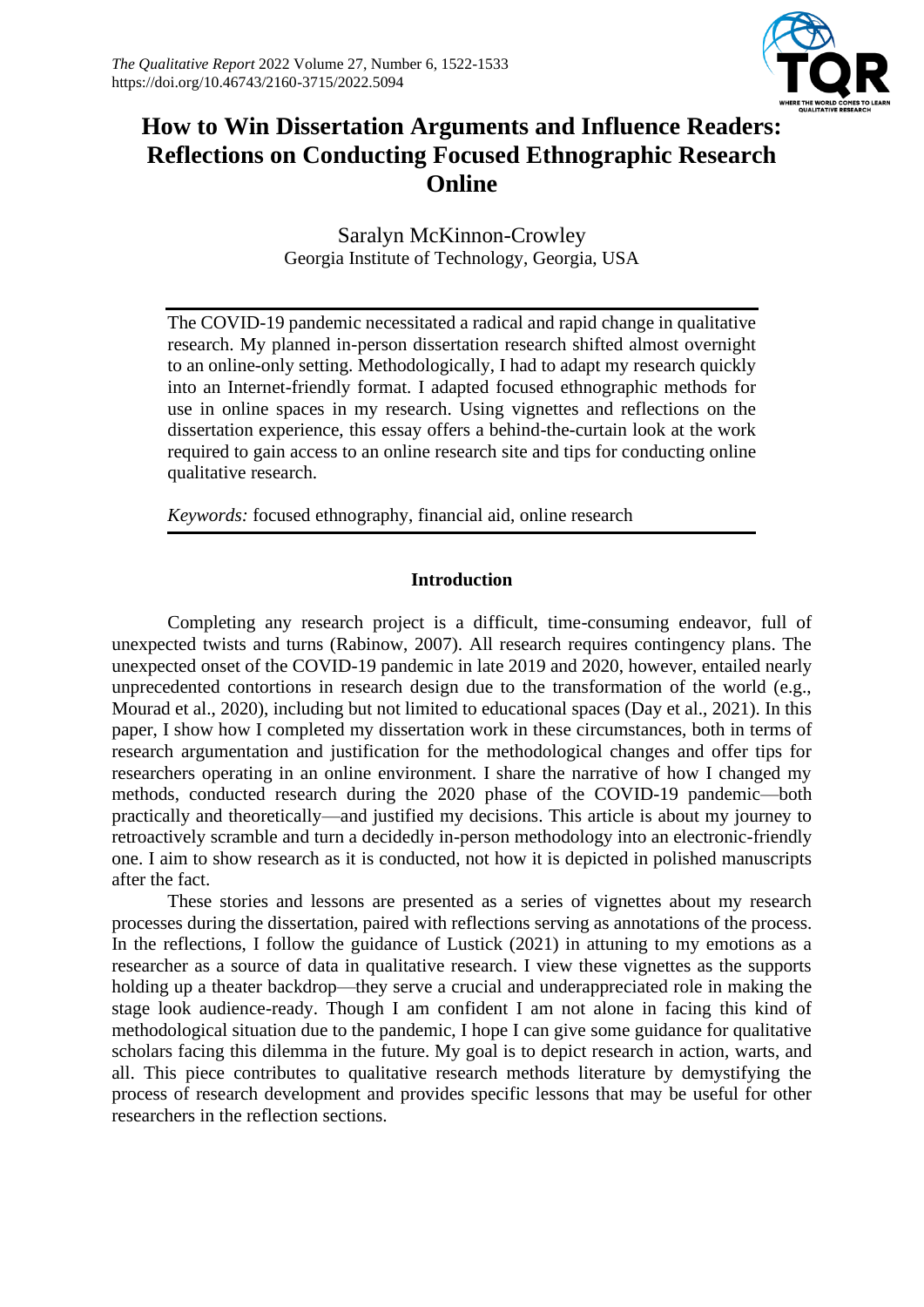#### **Vignette 1: Proposal and Dissertation**

In my dissertation research I focused on financial aid at a community college from the staff and the student perspective. There is very little research about financial staff, especially at the community college level, and rare is the research conducted with a qualitative approach to studying student experiences with aid, with some exceptions such as Goldrick-Rab (2016), Frick Cardelle (2013), and White (2013). I treat financial aid as a culture, and for those reasons wanted to use ethnographic approaches. In a classical vein, I wanted to use in-person participant observation (Glesne, 2010; Spradley, 1980), making the familiar strange in a very strict sense and treating the financial aid office as a culture under study. As someone with a student affairs background who had never worked in financial aid, higher education in general is quite familiar to me, but financial aid only so through research. I called my dissertation a case study using ethnographic methods (Yin, 2018), saying I was drawing from applied, rapid ethnographic methods, and citing an ethnographic handbook for support (Bernard, 2005). I planned to supplement participant observation with interviews and document analysis.

Because I was interested in the conversational details that staff and students employ when talking about financial aid, and because my outside reader was a discourse analysis methodologist, I wanted to use tools from conversation analysis (e.g., Vázquez, 2010) and critical discourse analysis (e.g., Patton, 2014) to dive into the detailed nuances of interactions between staff and students. Though financial aid personnel are highly concerned with student financial privacy (Tonsager & Skeath, 2017), other discourse analysts have successfully observed visits at doctor's offices (Wodak, 1997), so I thought financial aid would be a slightly easier sell. IRB—Institutional Review Board—approval from my home institution sailed through with no issues. In my proposal, I tried to justify this method. I think it was convincing—it sounds like an interesting dissertation to me. Perhaps convincing yourself is the first step to methodological success.

I did not forecast an entirely smooth journey from proposal to dissertation, however. When I had conducted a pilot study in my 2018 qualitative methods class before proposing my dissertation, I had a very difficult time selling the participant observation research piece to even a friendly financial aid office. I spent what felt like hours crafting perfectly worded e-mails to potential sites with whom I had some connection. These other institutions to which my networks had given me access were initially excited about the pilot study research, but eventually said "no." Student privacy was, understandably, paramount for staff. Even when trying to conduct a pilot study, I had to regroup and frame that participant observation study as an interview study, with results to be shared exclusively with my class. The pilot study is and will remain unpublished because I needed to promise not to publish before I could interview staff members. So, with that in mind, it was a big risk to aim for participant observation research in a dissertation. This research was, in fact, already scaled back from my original proposal plan, which was to do a month's worth of research at each of three different institutional types (a community college, a four-year public, and a four-year private institution).

The proposal had set the stage for my dissertation. Through my arguments, I had built the proscenium, designed, and painted the set, picked the script, and knew the intended opening date—Fall 2020. All I needed were actors to fill the stage: my participants. That was the final piece to bring this production to the theater. This is where a curse threatened the production. I had defended my proposal in early February 2020, when the rumblings of a global pandemic were a distant, unreal possibility. As we all know now, that was false. Those possibilities came true.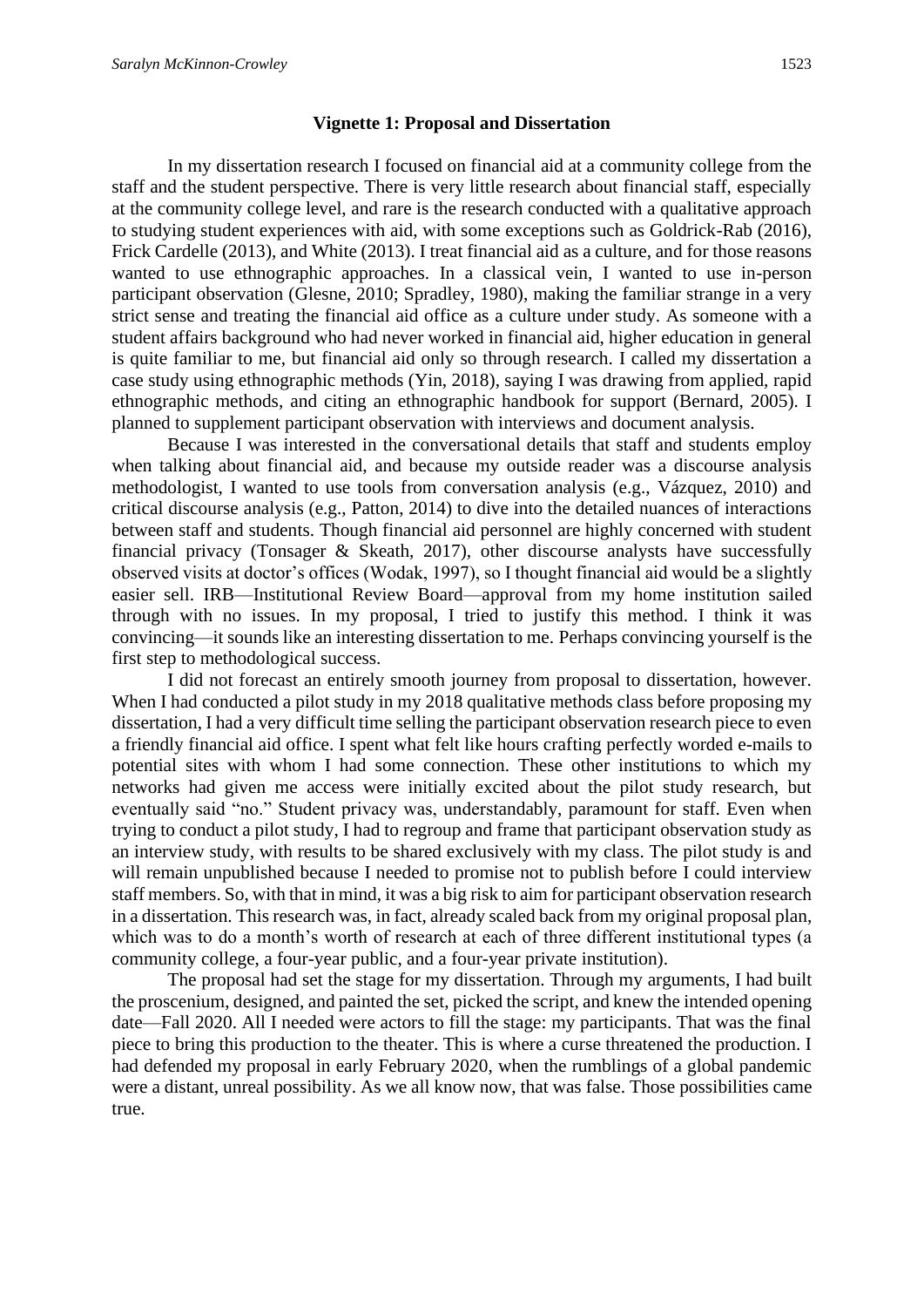#### **Vignette 1: Reflection**

Honestly, I was always a bit skeptical that this dissertation as outlined above would ever happen. It always felt like a long shot and possessed an air of unreality. Between the pilot study difficulties and my own instincts about the feasibility of the research, I did not think it would happen as I described above. I learned from this experience that scholarly plans do not always match participant plans, and especially appreciated the importance of connections to the research site. For the pilot study, I compromised my goals of using the material for publication in favor of testing my planned dissertation research methods with staff. Because I could promise absolute confidentiality and no mention of interview content outside of the methods class, I hope I received especially honest answers. The interview protocol developed for the pilot study was quite close to the protocol I used in the dissertation. While this data will always be unpublished, it helped me with my future dissertation goal.

#### **Vignette 2: In Research, You Can't Always Get What You Want**

After I defended my proposal in February 2020, the real work began. I had previously spent months cultivating a key informant at "Institution X" (Muecke, 1994), based on the advice of a friend who had assured me that *that* was the place for my dissertation research. My friend said that Institution X was on board and happy to help with my dissertation research. In the meantime, I had temporarily moved out of the country and had planned to return to the United States on frequent research trips—I even bought a Global Entry pass to enable quick trips through customs. This was my third attempt to secure a dissertation site; after initial interest from staff and department heads of financial aid at two other institutions, my proposal had been rejected at a higher level, both citing the newness of staff as the main reason for rejection. This may have been both true and misleading; it is suspicious that both institutions gave the same rationale.

After building up my courage and making all requested proposal changes from my committee, March 2020 meant IRB time. By March, Institution X, like many institutions, had gone fully online. No one knew when in-person work might be possible for non-essential workers. My first post-proposal hurdle appeared. I had to adapt my carefully reasoned and argued methodology into an online format. I transformed my original participant observation goal of hanging around the office as a researcher and sitting in on student meetings—which was already going to be a stretch! —into an online simulacrum. The head of IRB at Institution X had a reputation for being a stickler. Stressing the voluntary nature of participation, I suggested in Institution X's IRB form that I would interview willing staff and students and observe only online meetings for which I had been granted permission to attend by both parties. Initially, as mentioned above, I intended to observe informal interactions between staff members, formal meetings between students and staff, as well as more perfunctory questions between students and staff members such as "how do I get scholarships?". I emphasized interviews as the primary vehicle of data collection rather than observation. After waiting 6 weeks, in April I received a terrifying e-mail.

Institution X was unable to accept my submission to conduct research for privacy concerns, and because their staff were busy due to the COVID-19 pandemic. They were sorry. I read these words, swallowing waves of panic. When I received the rejection notice from Institution X's IRB, citing both student privacy concerns and staff overwork due to COVID, it hurt a lot. My network had failed at a crucial point. If Barley (1990) is right and networks are the only thing that matters for site access, what had gone wrong? How could I rebuild? What about the carefully-constructed arguments in my proposal—what would happen to them? What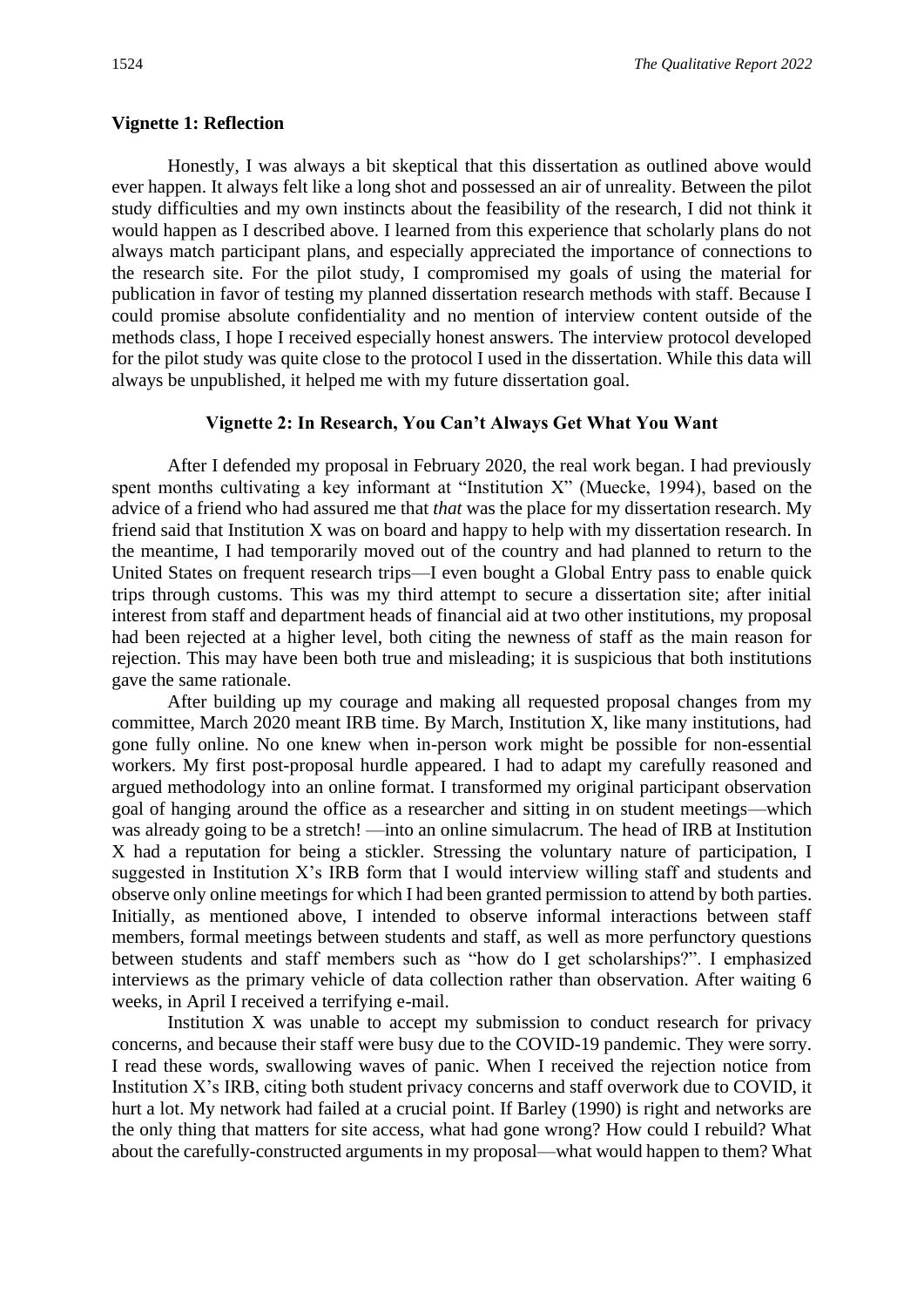if I never wrote a dissertation? What if my academic life were over here and now? Square one had never looked so terrifying.

#### **Vignette 2: Reflection**

It is emotionally draining to recall those few months. Living through a global pandemic—in a different country and time zone than most of your loved ones— is already hard enough. On top of that, I also had to figure out how to re-do a dissertation proposal for an online environment and start from scratch to find a dissertation site. I knew dissertating was supposed to be difficult, but this was dissertating in extra-hard mode. Of course, I was not going through this in a vacuum. Everyone else with whom I was interacting was also in a global pandemic and struggling with day-to-day life in a radically changed world. As always, the social part of the social sciences is the best and worst part of the work.

I learned from this experience that although a dissertation project can feel like an allencompassing fog covering every aspect of your life, it is not as important to anyone else as it is to you. To gain clarity and perspective, remember that other people do not hold the same values and priorities as you do. Similarly, your timeline is not a universal, fixed, objective one, written in the stars for all to see and abide by. Roll with the punches.

#### **Vignette 3: Subterranean IRB-sick Blues**

Let me assure you of a happy ending. I did indeed conduct dissertation research at a different institution (which I call MCC, Metro Community College), and I have received my PhD. In April 2020, I went back to the drawing board, asking my committee members to help facilitate an introduction to higher-level staff at a place I call MCC. I had made a spreadsheet in the meantime, containing a list of every single community college in the state of Texas to start cold-calling (or cold-e-mailing, I suppose) for my research. I wanted to wait to pursue MCC specifically because I wanted to try to avoid the hard sell from my committee members, so to speak, and do this on my own. My goal was a lateral rather than top-down, hierarchal approach to dissertation site access. Because I am deeply committed to making sure participants do not feel coerced in any way to participate in my research (Smith, 2001), I wanted to make the whole experience as voluntary as possible. Networks really do help with site access, as my own experience confirmed (Barley, 1990). The process went relatively smoothly, with my contacts getting approval from the president of MCC and then tentative approval from the IRB head, who found a key informant for me as well. The experience felt like a *deus ex machina*.

When writing the IRB for MCC, downright desperate for approval, I had to emphasize my interview and (public) document analysis methods. From there, I received permission to conduct my research, with the caveat that I would share my findings with MCC leadership, in a format to be determined; later I wrote up a short summary of the research, shared it with all participants to make sure it was both accurate and not identifiable to them, and shared it with MCC's IRB.

#### **Vignette 3: Reflection**

I was so relieved that this happened. When I got the e-mail that the MCC higher-ups had approved my study and had even figured out a person with whom I could work to facilitate my data collection, I told my spouse: "I'm going to have a dissertation. I'm going to graduate. I'm going to get a Ph.D." After all the months of work, starting with finding the pilot study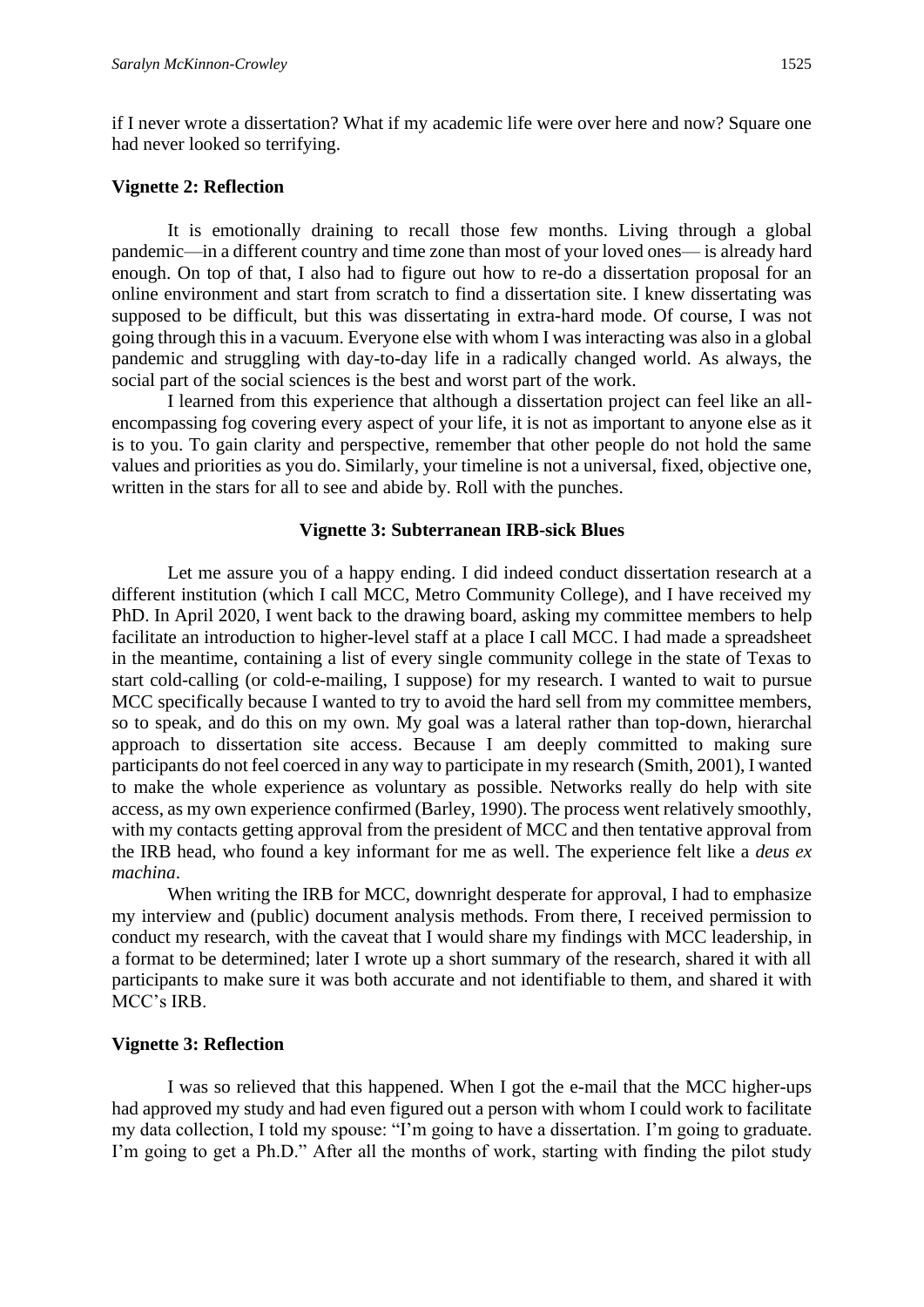site, the cultivation of networks, and the proposal defense, it happened. I had a site. I could complete a dissertation.

The lessons I learned from this were, again, the importance of networks and back-up plans. In addition, your networks and your connections shape access to the research site. If a different person or office had approved my research first—such as if I knew someone in Human Resources who forwarded my request onto a colleague in financial aid or IRB—the request for research participants would be read differently by participants. This is an underreported element of data collection for both qualitative and quantitative research. I always want to know: how did you get access to the site?

#### **Vignette 4: A Hero Appears—Focused Ethnography**

While all the IRB machinations were happening, I figured out relatively quickly that I was not going to be able to conduct any participant observations due to the pandemic (Spradley, 1980). Since I had grounded my methodological justification within participant observation, I had to find a different argumentative route. When hunting down references to what I had in a somewhat facile manner called rapid, applied ethnographic procedures in my proposal (Bernard, 2005), I started a deep dive into the minutiae of ethnographic procedures that are of a shorter length than typical projects. I use this circumlocution advisedly, since there are many, many different types of this ethnography, including quick ethnography (Handwerker, 2001), quick and dirty ethnography (Hughes et al., 1994), mini- or short-term ethnographies (Muecke, 1994), participatory rural appraisal (Baker, 1996; Chambers, 1995), rapid ethnographic assessment (Bentley et al., 1988), rapid ethnography (Millen, 2000), and focused ethnography (Wall, 2015). Thankfully, an article by Wall (2015) about focused ethnography opened my eyes to both a fascinating methodology and a way to justify my increasingly-less-participant observation research methods.

Briefly, focused ethnography starts with the assertion that what makes a study ethnographic is the unit of analysis—culture—rather than the methods used to investigate that culture. Originally formulated by Knoblauch (2005), focused ethnographers go into the field so to speak—having already achieved a preliminary understanding of the site due to an insider perspective. Further, researchers bring into the field a clear, pre-articulated question, and thereby collect data using multiple methods and careful sampling (Knoblauch, 2005). Focused ethnography has been used especially often in nursing due to concerns about patient privacy, and the insider perspective many nursing researchers employ (e.g., Higginbottom et al., 2013).

Focused ethnography frankly seemed like a gift sent from above as I re-argued my dissertation's methods. Perhaps it is better described as planned happenstance (Mitchell, 1999). Because treating financial aid as a culture is one of my scholarly interventions into financial aid research, I wanted to keep that part of my methods. Ethnography is my favorite. Case study methodology (Stake, 2008), which is how I ended up framing my dissertation, was just a way to smuggle ethnography in without having to repeatedly explain why I was not going to spend a year in a particular field. I had heard from a colleague that using "ethnography" as a method in higher education journals was frowned upon given a perhaps cursory understanding of ethnographic approaches by some reviewers due to the common conflation of ethnography with sustained participant observation (Cruz & Higginbottom, 2013). If I had learned about focused ethnography prior to writing my proposal, I would almost certainly have used it instead of a case study as justification for my research methods (Stake, 2008).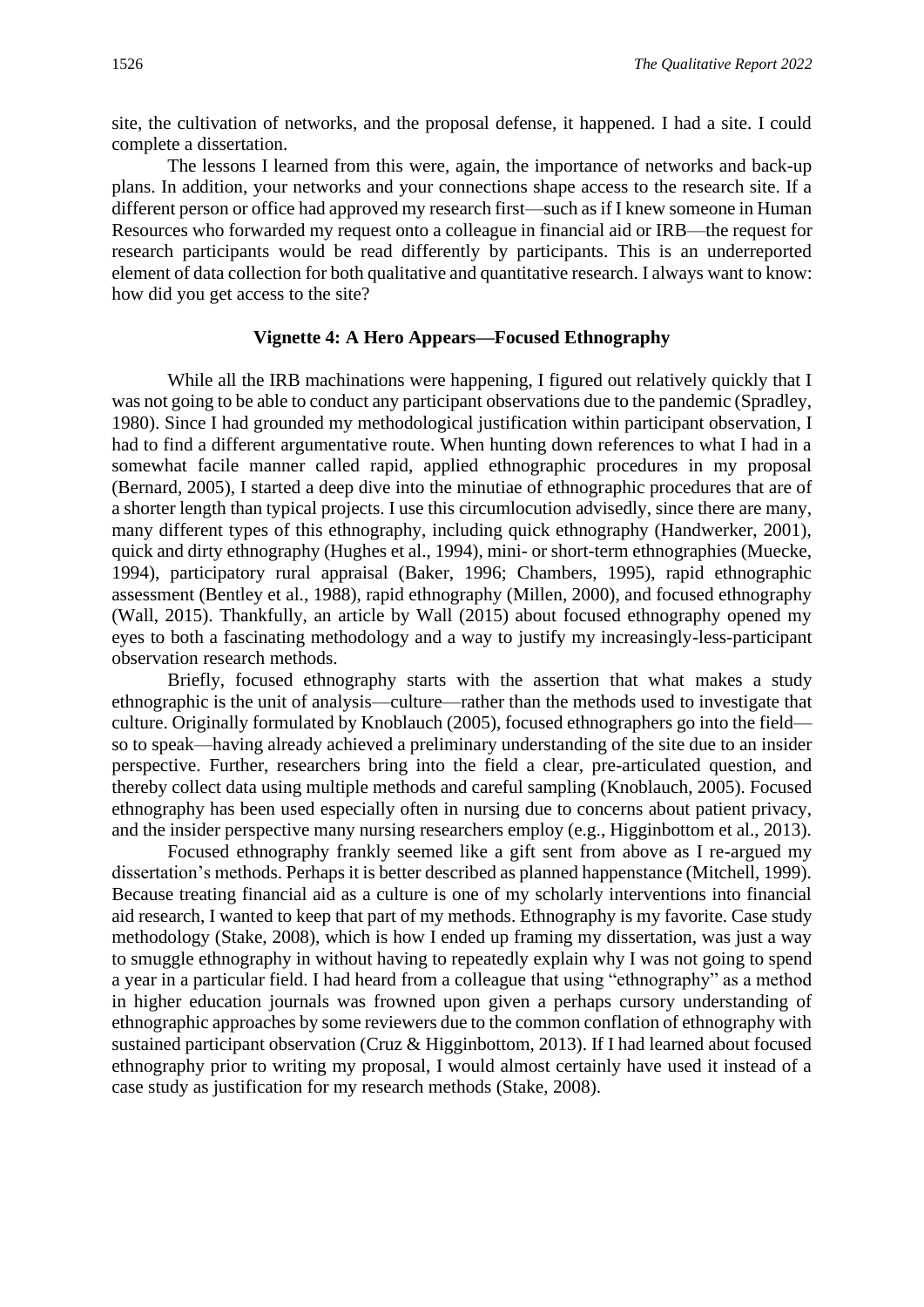#### **Vignette 4: Reflection**

Research as conducted differs from research as planned. Recall from earlier that I was originally planning to travel back and forth between the U.S. and abroad to conduct dissertation research in person. That was, thankfully, not necessary because of the pandemic. I could live, move, and have my research being in an online world. The trick was having to argue my way into this new methodological justification I had discovered while I had nothing else to do for my dissertation other than read (and copy-edit, and match cited works in the dissertation to the reference section and reformat my proposal using the graduate school's required style). The barrier of waiting for IRB approval turned into a boon, since I had time to read and shore up my argumentation.

I learned from this experience that even in a dissertation, there is always more to read, always a different argument to pursue, always an unspooled thread to pick up later. Ending a project is just pressing pause on the manuscript. For dissertations in particular, the temptation is to read to forgo writing, which can be especially seductive given the need to demonstrate expertise in a format that can feel unlimited by time and length. Researching is a mix of both agency and chance. There are many different dissertations I could have argued and written, but this is the one I chose. Or, perhaps, the pandemic chose it for me.

#### **Vignette 5: Actually Conducting Research**

At this juncture, I had figured out how to justify the choice of focused ethnography, somewhat after the fact. It would have been nice to carry the research plan from my proposal through from start to finish, but sometimes that is the way the research cookie crumbles. Since August was an especially busy month for MCC financial aid staff, I wanted to complete all interviews in July 2020. Based on time constraints, I made decisions about how to conduct the virtual research at the spur of the moment, based on my best judgement. The logistical decisions I made going into and during the first interview would become sedimented and solidified over time. Since this was for my dissertation, I wanted to have an especially carefully documented paper trail as I pursued honesty in my research (Richardson, 2000). Because I had already gone so far afield from my original proposal, I lacked much pre-determined, pre-written, pre-argued guidance from my past self. My instincts had to be my guide. Afterward, when writing up the argumentation, I drew on Paulus et al.'s (2015) work on conducting digital research online, since that was all I had to hand.

I had determined and stated in the IRB I would do interviews and then analyze MCC's website. Though I had always planned to analyze the website as a way of collecting additional data and meeting my goal of triangulating data like a good case study methodologist should (Yin, 2018), the website took on even greater importance when it had to stand on its own, bereft of participant observation. After reading about document analysis (e.g., Atkinson & Coffey, 2004; Bowen, 2009; Connell et al., 2001; Fereday & Muir-Cochrane, 2006; Prior, 2003, 2004; Scott, 1990), I decided to call the website a document and froze it in time by copying the text of a website into individual documents, titled by page. In some cases, I could not copy the text of website drop-down menus and had to resort to manually typing in the drop-down menu text by hand, which was exhausting. For pictures, I took screenshots, and saved all of these into individual NVivo documents. I chose to restrict myself to only MCC-internal websites related to financial aid, reasoning that if I were a student (and indeed, I was one at the time), I would trust the institution's website more than external pages as a source of information.

In making the choice to turn a potentially dynamic and active, thoroughly editable website into a static document, I grappled with some features of documents that I otherwise could have ignored. I followed Prior (2003) in viewing documents as social actors, existing in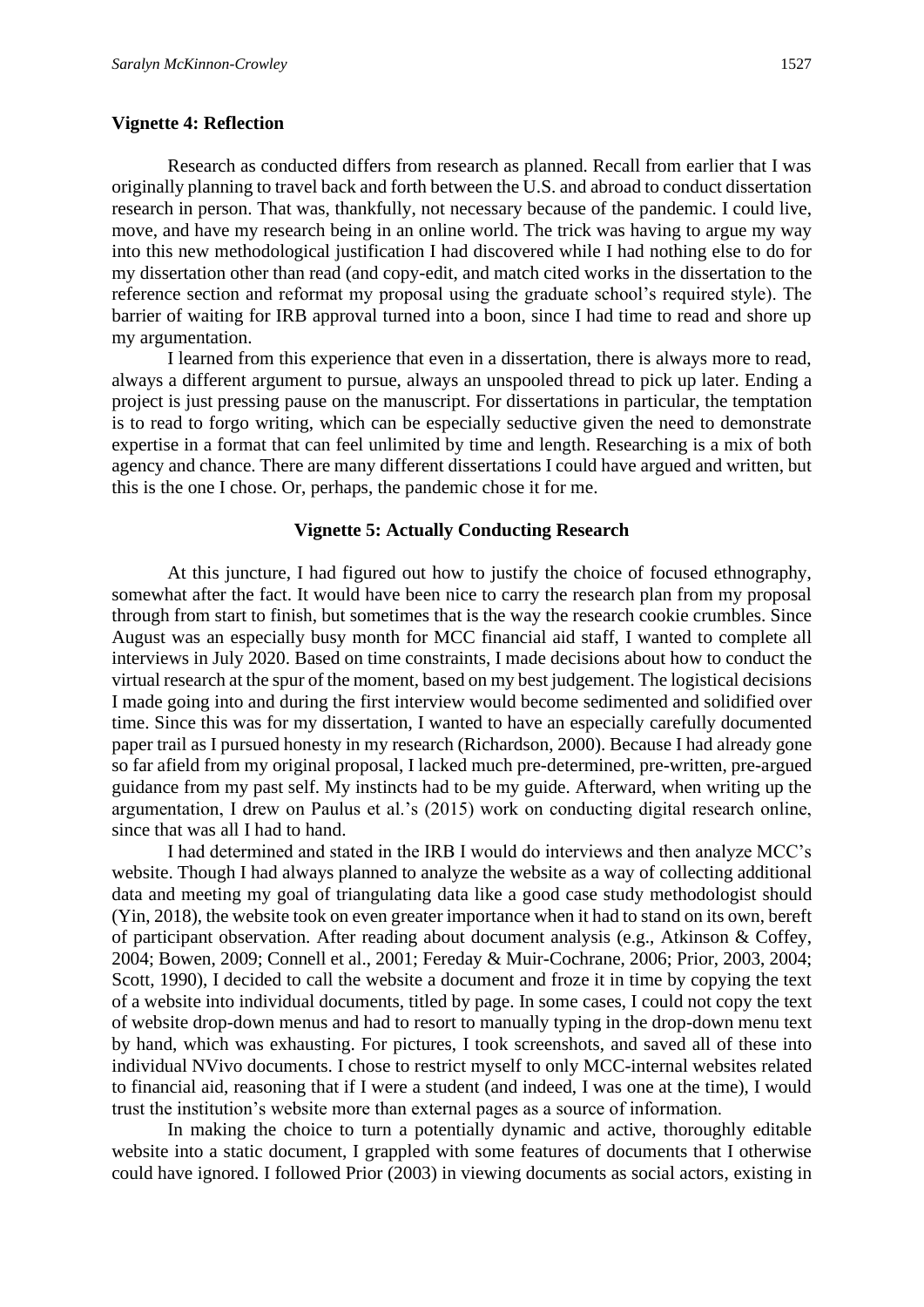certain contexts and possessing the ability to impact human realities. For example, patient charts in hospitals are documents, created by medical staff for multiple purposes (Prior, 2004). They maintain a record of care using jargon specific to the profession and serve as a retroactive justification for insurance and other claims (Prior, 2004). The patient's care and diagnoses do not exist outside of the chart, the sole meaningful record of patient treatment (Prior, 2004). That chart, then, creates and impacts social realities; an undocumented dose of medicine does not exist in the hospital setting.

Taking the concept that documents are social actors seriously (Prior, 2003), document analysis therefore shares the same limitations and delimitations as research with human subjects. Documents have their own historical realities and contexts, which may differ from the researcher's own experiences. Even if a document is static, like the copied text of a website into an NVivo document, it will still change as the researcher's context changes. Atkinson and Coffey (2004) expressed this point well when they stated that documents "suppress time, by lifting events out of the flow of lived experience and recording them in the decontextualized language and formats of official records" (p. 69). Interpretation of official records and other records are, however, governed by the researcher's own context. For example, my reading of MCC's website is not the same as a MCC student's reading of the website. I wrote all this down in my dissertation to justify my focus on document analysis, about which I had been quite brief in the proposal. Now, work was required to justify my finding of new and exciting sources.

Thanks to focused ethnography, case studies, and document analysis, I had made an argument for including the website as a key pillar of my research. But, since I could not use participant observation as a method, it was time to center interviews. They needed to be the structural support or the stage in this research production of research. They were one of the main items of data collection left to me. In what follows I explain how I conducted them during the pandemic, in a time zone seven hours behind mine.

#### **Interviews**

I had opted to interview both financial aid staff and students at MCC in my research, wanting to get both of their perspectives on the culture of financial aid. The key informant sent my recruitment e-mail to all financial aid staff at MCC, and e-mailed students receiving financial aid in Summer 2020 in random samples. All participants self-selected into my research, though as noted above, the method through which I had gained access to MCC meant that that self-selection might feel a little different. I had some grant money and was able to pay students with a \$15 Amazon.com gift card; I was dissuaded from paying staff because it might be seen as double-dipping by being paid twice for an interview conducted during work times. Eventually, I was able to speak with all 15 staff who wanted to talk to me, including some former financial aid staff who still worked at MCC. Some staff expressed concern about how confidential the interview processes would be, leading me to change my introductory interview script to emphasize the precautions I would take to disguise their identities. I had four students not appear for interviews and one attempt to sign up after I had run out of grant money with which to pay them.

At this point of my research career, I was a seasoned in-person interviewer, and a wellpracticed phone interviewer. In previous research teams, I had conducted several phone interviews, learning the tricks of the trade like including more verbal pauses than usually encouraged in an in-person interview ("Mm-hm. Right.") and making sure I did not have my computer on during the interview. The siren call of an unread e-mail could hamper full attention during that time. When folks signed up for an interview time, they had the option of choosing a phone interview, Skype, Zoom, Google Meetings, or a write-in way of speaking with me. To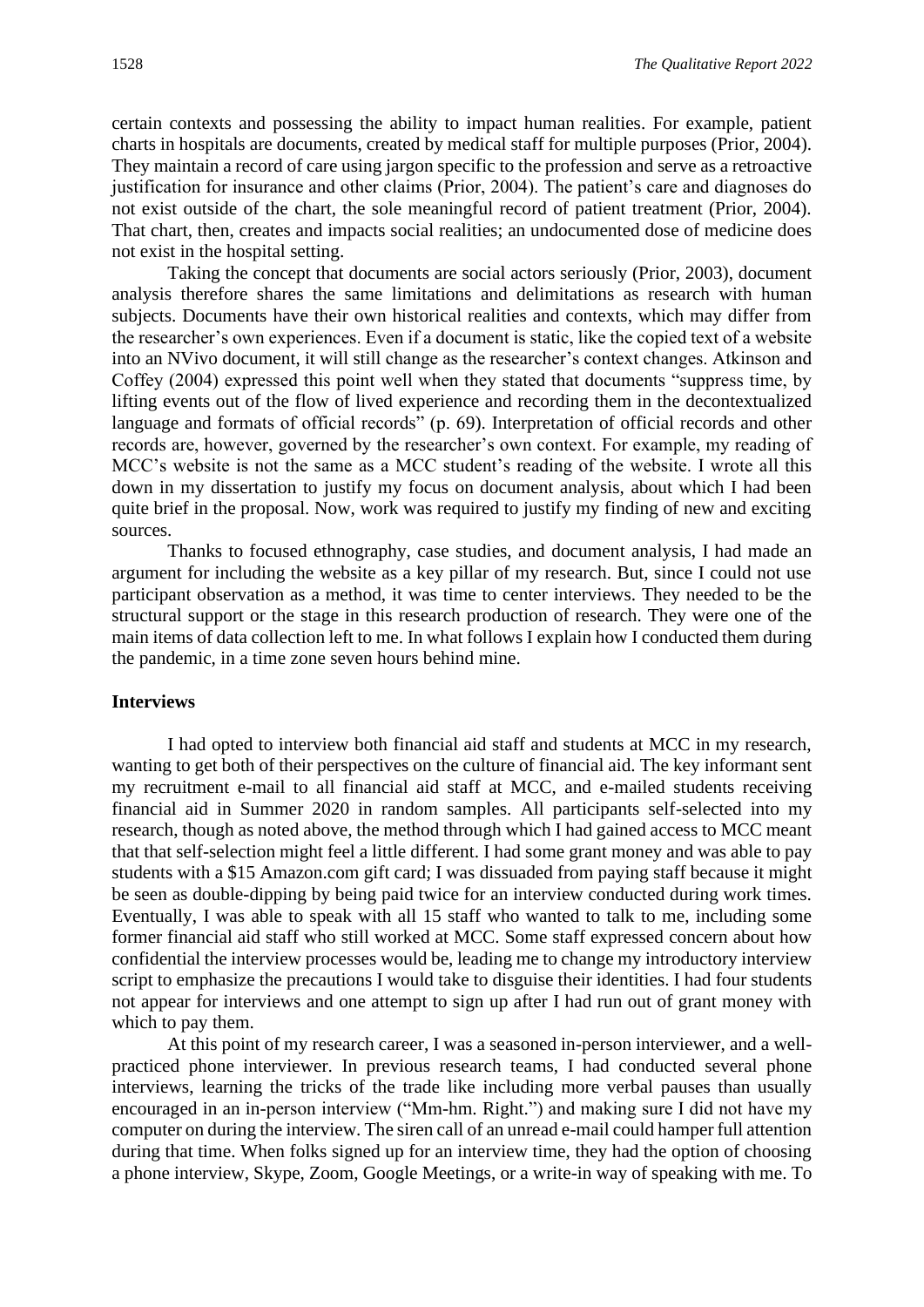my surprise, many participants under 25 opted for phone interviews, contradicting the stereotype of phone aversion with that group. I did have two memorable non-phone interviews with participants, one of which was conducted via Zoom outside of a Laundromat and another that was supposed to be a phone interview but ended up being conducted via FaceTime since I could not get my WiFi phone calling to work. Afterward, my arm was very sore from holding the phone at a good angle while still taking notes and reading the protocol.

Phone interviews proved a little difficult with the student group. Sometimes, I heard them tapping on the phone while talking to me. Perhaps they were texting, though in some cases they researched information about questions I asked them regarding their financial aid, which was certainly helpful. I was read quite a few official-sounding texts containing information about financial aid packages. For one interview question, I asked them their definition of financial aid, assuring them that there were no right or wrong answers. Despite that, I am confident that at least a few students looked up a definition on their phones and then read that to me. Almost all staff members decided to speak with me over Google Meetings, most with their cameras on.

Logistically, I used my computer for these video interviews. I put my computer up on a higher platform, placed my audio recorder on the computer itself, and took notes on paper, below the sight line of the camera. When I asked questions or otherwise verbally interacted with the participant, I looked directly into the camera; otherwise, I looked at their displayed faces. Two did, however, turn their cameras off while we were speaking. I left mine on out of courtesy, but then felt like I was performing a pantomime. Reacting to individuals with facial expressions when I could not see their faces was not easy. It seemed like I was behind one-way glass at a police station, since it was easy to forget I was being observed as well as heard. Deciding where to look when listening was also tricky; I opted for the center of the screen.

#### **Vignette 5: Reflection**

In hindsight, it was wise to always keep my camera on to increase the sense of connection and trust over the screen. I would consider removing the phone as an option for the interviews to avoid some of the experiences I faced in talking to students while they were clearly using the device for other purposes. FaceTime did work well, however! I am also glad I thought through my logistical choices in advance and had a sort of pre-interview ritual to help enter the right headspace for conducting an interview.

Any research, no matter how well-planned, comes with a bounty of choices. The choices I made in moving from a conceptualized and imagined in-person dissertation to one conducted wholly online and via phone were forced due to the COVID-19 pandemic, but they also provided opportunities to read about a new method. Perhaps it only feels like this in retrospect, but the restrictions provided by the pandemic environment forced me to draw limits on what could otherwise feel like an out-of-control, nebulous monster of a project. Though I did mourn the dream of my originally designed dissertation, I was still able to come up with a perfectly serviceable one given my realities. I did not have to ask too much of myself because the research limits were already there.

Though I do not plan on writing another dissertation at present, I believe the lessons I learned from the process of planning a research production, facing delays, and then adapting to the available resources will be useful in future writing. Research does not always work out as planned, but that does not mean the original plan was better—just different. Delays can be opportunities to think and reflect, to determine what is essential about the study design and what can be optional.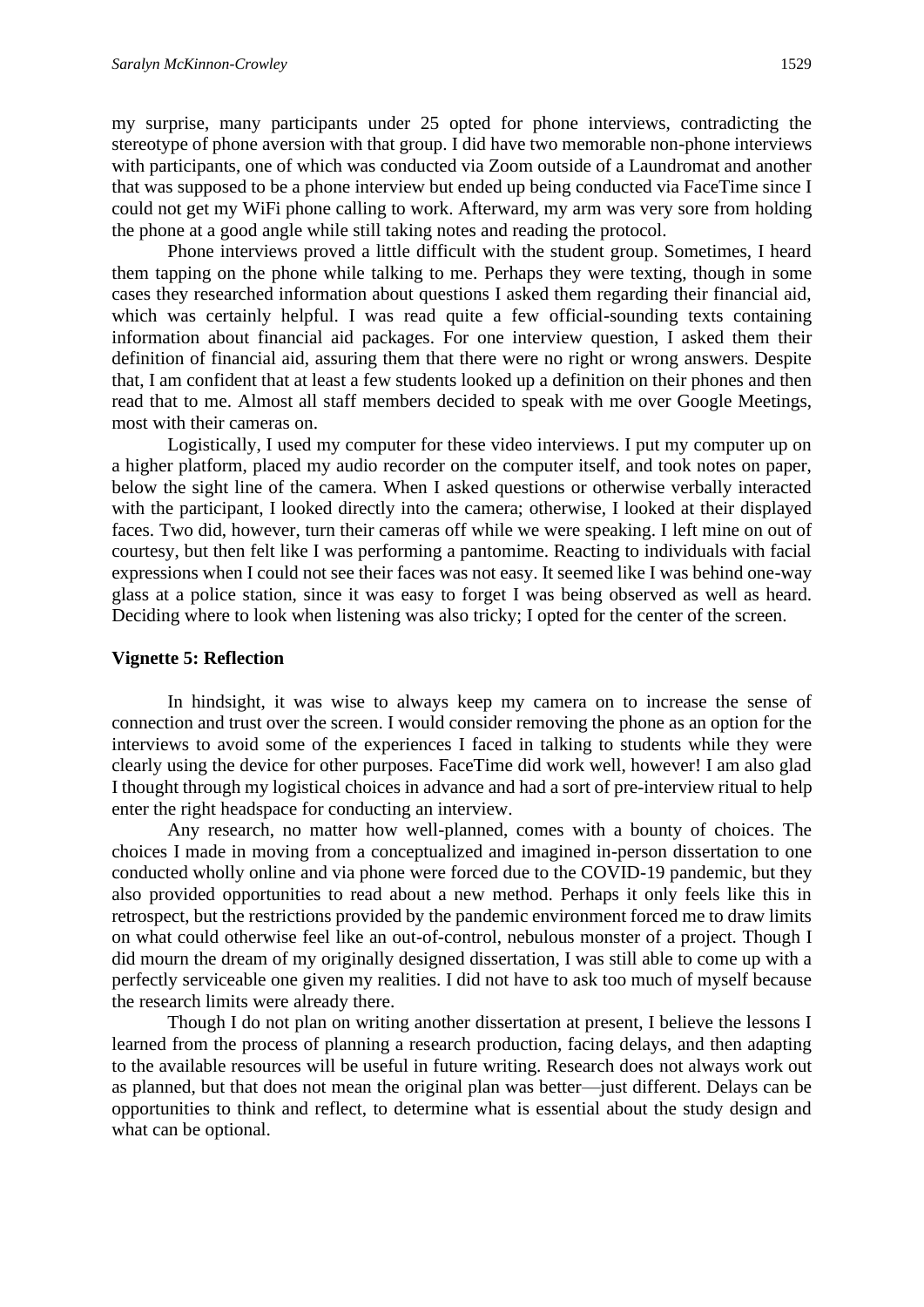#### **Conclusion**

In this paper, I shared the gory details involved in moving from a dissertation proposal to actual research, including the argumentation and the practical decisions made along the way. My purpose in doing so is to show the real work and the happenstance elements of research in practice. Research is messy. Researchers can be messy, too. When I wrote up my methods section for my dissertation itself, I was encouraged to delete details like the time zone difference and its impact on my interviewing ability—it was hard to conduct interviews at 7 p.m.—which could foster the perception that researchers are always able-bodied and perfectlycapable, ignoring our bodily realities (Kerschbaum & Price, 2017). I suspect that social scientists try to make their research seem cleaner, neater, and altogether more orderly than it is to justify the label social science (cf., Latour, 2000; St. Pierre, 2011), and apply these insights to the process of completing a dissertation during a pandemic. The lure of the scientific method is difficult to dispel.

In this essay, I have tried to honestly depict what it was really like to make research happen, both in terms of the mechanics and the intellectual work necessary to help the research look more methodical than it was. I envision this piece as showing the design and the construction work—plus setbacks—that go into a theatrical production, rather than simply depicting a freshly-built, highly polished structure. I do not think I was dishonest in my dissertation, nor am I accusing others of being dishonest in their work presenting completing research. Rather, I think we do a disservice to beginning and newly minted qualitative researchers by only showing completed sets rather than the scaffolding, the mistakes, and the production delays that go into research as published. Unpublished, unfiltered research is hidden from view.

I want readers to know that research as written is not always research as conducted. For that matter, research as designed is not always research as conducted. Particularly for students completing their dissertations, changing methods based on site access—especially during a global pandemic—is a perfectly acceptable part of the process. For anyone conducting digital qualitative research (Paulus et al., 2015), which I suspect is going to be even more common in the future, the point is not that there is a single, correct, best-practices way to conduct phone or video conference-based interviews. What is important is to document and think through each decision carefully so that each choice is a reasoned one, no matter whether the methods used spring from focused ethnographic or other research. Keep track of decisions in field notes, jottings, or journaling so they can be recalled and written about later, noting why those choices were made (Emerson et al., 1995). That advice applies to every aspect of methods from where to place the camera to how to record an interview. Write everything down and assume you will remember nothing later. I have shared what I did in a difficult time and the choices I made within the constraints of my circumstances. Your reader's mileage may vary.

#### **References**

- Atkinson, P., & Coffey, A. (2004). Analyzing documentary realities. In D. Silverman (Ed.). *Qualitative research: Theory, method and practice* (2<sup>nd</sup> ed., pp. 56–75). SAGE.
- Baker, R. (1996). PRA with street children in Nepal. *PLA Notes*, *25*, 56–60. <https://www.iied.org/pla-25-special-issue-childrens-participation>
- Barley, S. R. (1990). Images of imaging: Notes on doing longitudinal fieldwork. *Organizational Science*, *1*(3), 220–247.<https://doi.org/10.1287/orsc.1.3.220>
- Bentley, M. E., Pelto, G. H., Staus, W. L., Schumann, D. A., Adegbola, C., de la Pena, E., Oni, G. A., Brown, K. H., & Huffman, S. L. (1988). Rapid ethnographic assessment: Applications in a diarrhea management program. *Social Science & Medicine*, *27*(1),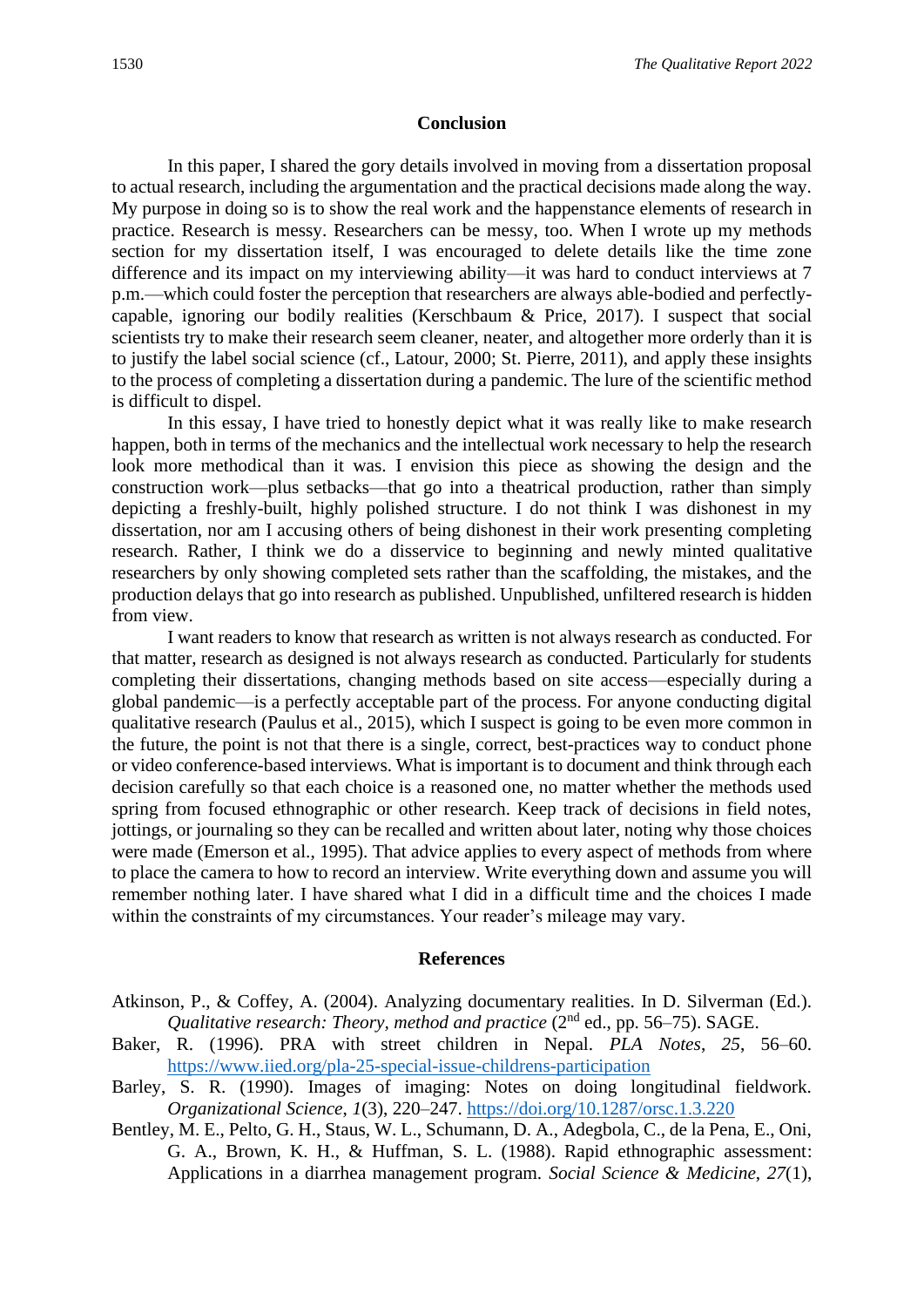107–116. [https://doi.org/10.1016/0277-9536\(88\)90168-2](https://doi.org/10.1016/0277-9536(88)90168-2)

- Bernard, H. R. (2005). *Research methods in anthropology: Qualitative and quantitative approaches* (4<sup>th</sup> ed.). AltaMira Press.
- Bowen, G. A. (2009). Document analysis as a qualitative research method. *Qualitative Research Journal*, *9*(2), 27–40.<https://doi.org/10.3316/QRJ0902027>
- Chambers, R. (1995). Rural appraisal: Rapid, relaxed, and participatory. In A. Mukherjee (Ed.), *Participatory rural appraisal: Methods and applications in rural planning (pp. 1–63).* Vikas Publishing Publishing House. <https://opendocs.ids.ac.uk/opendocs/handle/20.500.12413/126>
- Connell, J., Lynch, C., & Waring, P. (2001). Constraints, compromises and choice: Comparing three qualitative research studies. *The Qualitative Report*, *6*(4), 1–15. <https://doi.org/10.46743/2160-3715/2001.1990>
- Cruz, E. V., & Higginbottom, G. M. (2013). The use of focused ethnography in nursing research. *Nurse Researcher*, *20*(4), 36–43. <https://doi.org/10.7748/nr2013.03.20.4.36.e305>
- Day, T., Chang, I-C. C., Chung, C. K. L., Doolittle, W. E., Housel, J., & McDaniel, P. N. (2021). The immediate impact of COVID-19 on postsecondary teaching and learning. *The Professional Geographer*, *73*(1), 1–13. <https://doi.org/10.1080/00330124.2020.1823864>
- Emerson, R. M., Fretz, R. I., & Shaw, L. L. (1995). In the field: Participating, observing, and jotting notes. In R. M. Emerson, R. I. Fretz, & L. L. Shaw (Eds.), *Writing ethnographic fieldnotes* (pp. 17–38). University of Chicago Press.
- Fereday, J., & Muir-Cochrane, E. (2006). Demonstrating rigor using thematic analysis: A hybrid approach of inductive and deductive coding and theme development. *International Journal of Qualitative Methods*, *5*(1), 80–92. <https://doi.org/10.1177/160940690600500107>
- Frick Cardelle, R. A. (2013). *Clearing the path: Delivering financial aid to community college students* [Doctoral dissertation, The Pennsylvania State University]. ProQuest Dissertations & Theses Global.
- Glesne, C. (2010). Being there: Developing understanding through participant observation. In *Becoming qualitative researchers: An introduction* (4<sup>th</sup> ed., pp. 63–100). Prentice Hall.
- Goldrick-Rab, S. (2016). *Paying the price: College costs, financial aid, and the betrayal of the American dream*. University of Chicago.
- Handwerker, W. P. (2001). *Quick ethnography: A guide to rapid multi-method research*. AltaMira Press.
- Higginbottom, G. M., Pillay, J. J., & Boadu, N. Y. (2013). Guidance on performing focused ethnographies with an emphasis on healthcare research. *The Qualitative Report*, *18*(9), 1–16.<https://doi.org/10.46743/2160-3715/2013.1550>
- Hughes, J., King, V., Rodden, T., & Andersen, H. (1994). Moving out of the control room: Ethnography in system design. In R. Futura & C. Neuwirth (Eds.), *Transcending boundaries: Proceedings of the Conference on Computer Supported Cooperative Work* (pp. 429–439). CPSR.
- Kerschbaum, S. L., & Price, M. (2017). Centering disability in qualitative interviewing. *Research in the Teaching of English*, *52*(1), 98–107. <https://library.ncte.org/journals/rte/issues/v52-1>
- Knoblauch, H. (2005). Focused ethnography. *Forum Qualitative Sozialforschung / Forum: Qualitative Social Research*, *6*(3), 351–361. [http://nbn-resolving.de/urn:nbn:de:0114](http://nbn-resolving.de/urn:nbn:de:0114-fqs0503440) [fqs0503440](http://nbn-resolving.de/urn:nbn:de:0114-fqs0503440)
- Latour, B. (2000). When things strike back: A possible contribution of 'science studies' to the social sciences. *British Journal of Sociology*, *51*(1), 107–123.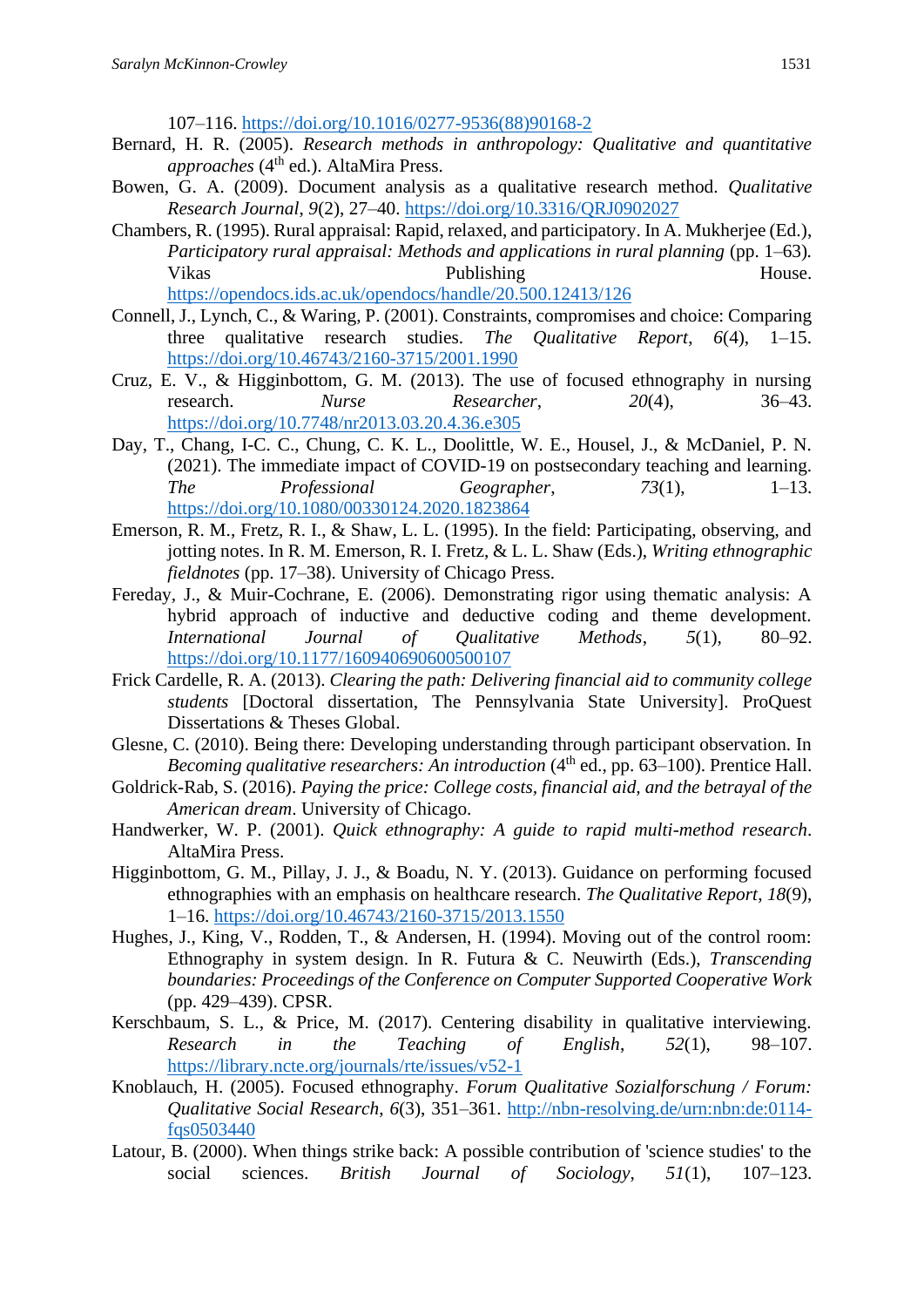<https://doi.org/10.1080/000713100358453>

- Lustick, H. (2021). Our data, ourselves: A framework for using emotion in qualitative analysis, *International Journal of Qualitative Studies in Education, 34*(4), 353-366. <https://doi.org/10.1080/09518398.2020.1760393>
- Millen, D. R. (2000). Rapid ethnography: Time deepening strategies for HCI field research. *Proceedings from DIS '00: Conference on designing interactive systems: Processes, practices, methods, and techniques* (pp. 280–286). ACM Press.
- Mitchell, K. E., Levin, A. S., & Krumboltz, J. D. (1999). Planned happenstance: Constructing unexpected career opportunities. *Journal of Counseling & Development, 77*(2) 115– 124.<https://doi.org/10.1002/j.1556-6676.1999.tb02431.x>
- Mourad, M., Bousleiman, S., Wapner, R., & Gyamfi-Bannerman, C. (2020). Conducting research during the COVID-19 pandemic. *Seminars in Perinatology*, *44*(7), 1–4. <https://doi.org/10.1016/j.semperi.2020.151287>
- Muecke, M. A. (1994). On the evaluation of ethnographies. In J. M. Morse (Ed.), *Critical issues in qualitative research method*s (pp. 187–209). SAGE.
- Patton, L. D. (2014). Preserving respectability or blatant disrespect? A critical discourse analysis of the Morehouse appropriate attire policy and implications for intersectional approaches to examining campus policies. *International Journal of Qualitative Studies in Education*, *27*(6), 724–746.<https://doi.org/10.1080/09518398.2014.901576>
- Paulus, T. M., Lester, J. N., & Dempster, P. G. (2015). *Digital tools for qualitative research*. SAGE.
- Prior, L. (2003). *Using documents in social research.,* SAGE.
- Prior, L. (2004). Doing things with documents. In D. Silverman (Ed.), *Qualitative research: Theory, method and practice* (2nd ed., pp. 76–94). SAGE.
- Rabinow, P. (2007). *Reflections on fieldwork in Morocco*. University of California Press.
- Richardson, L. (2000). Evaluating ethnography. *Qualitative Inquiry*, *6*(2), 253–255.
- Scott, J. (1990). *A matter of record*. Polity Press.
- Smith, V. (2001). Ethnographies of work and the work of ethnographers. In P. Atkinson, A. Coffey, S. Delamont, J. Lofland, & L. Lofland (Eds.), *Handbook of ethnography* (pp. 220–233). SAGE.
- Spradley, J. P. (1980). *Participant observation*. Holt, Rinehart, and Winston.
- Stake, R. E. (2008). Qualitative case studies. In N. K. Denzin, & Y. S. Lincoln (Eds.), *Strategies of qualitative inquiry* (pp. 119–149). SAGE.
- St. Pierre, E. A. (2011). Post qualitative research: The critique and the coming after. In N. K. Denzin & Y. S. Lincoln (Eds.), *The SAGE handbook of qualitative research* (4<sup>th</sup> ed., pp. 611–625). SAGE.
- Tonsager, L., & Skeath, C. W. (2017). Ask and you might not receive: How FERPA's disclosure provisions can affect educational research. *Journal of Student Financial Aid*, *47*(3), 88–96.<https://ir.library.louisville.edu/jsfa/vol47/iss3/>
- Vázquez, G. P. (2010). Communicative styles of code-switching in service encounters: The frames manipulation and ideologies of 'authenticity' in institutional discourse. *Sociolinguistic Studies*, *4*(2), 371–412.<https://doi.org/10.1558/sols.v4i2.371>
- Wall, S. (2015). Focused ethnography: A methodological adaptation for social research in emerging contexts. *Forum Qualitative Sozialforschung / Forum: Qualitative Social Research*, *16*(1), 68–75. [http://www.qualitative](http://www.qualitative-research.net/index.php/fqs/article/view/2182/3728)[research.net/index.php/fqs/article/view/2182/3728](http://www.qualitative-research.net/index.php/fqs/article/view/2182/3728)
- White, J. A. (2013). *Community college students' experiences with financial aid policies and practices: A critical case study* [Doctoral dissertation, University of Rochester]. ProQuest Dissertations & Theses Global.
- Wodak, R. (1997). Critical discourse analysis and the study of doctor–patient interaction. In B-